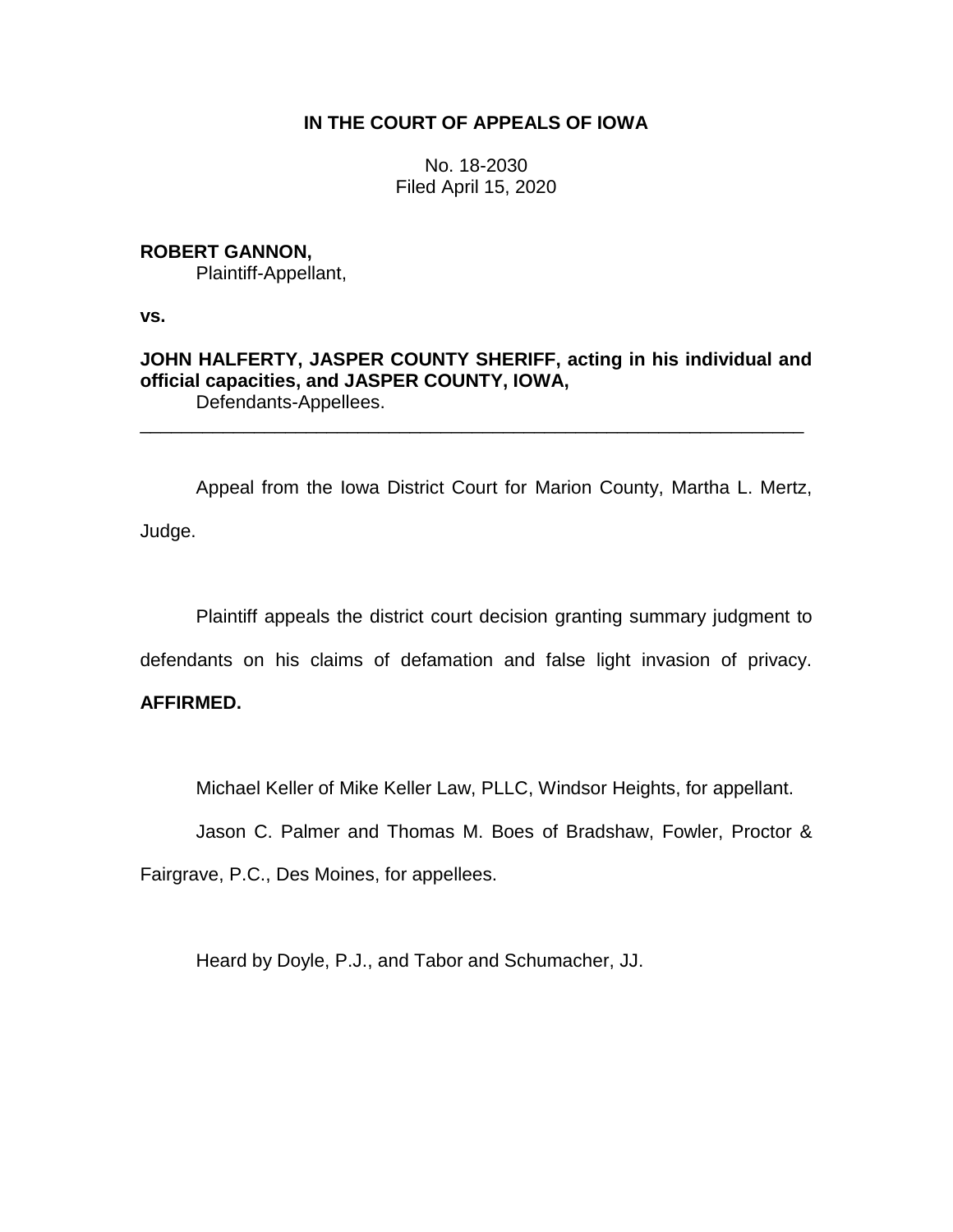## **SCHUMACHER, Judge.**

 $\overline{a}$ 

A sheriff conducted an investigation into possible destruction of graves at a Jasper County cemetery. When Robert Gannon, a neighboring landowner, made remarks about the site's alleged neglect at a county meeting, the sheriff responded that Gannon "had his tenant farmers and people come in to do work and actually destroy grave sites." Gannon initiated a suit for defamation and false light against the sheriff in both his individual and official capacities, the Jasper County Attorney, and Jasper County, Iowa. Gannon was defeated by a motion for summary judgment and then appealed. We affirm the grant of summary judgment.

## **Factual Background and Procedural History**

Gannon owns property in rural Jasper County abutting a cemetery known as Sams Cemetery.<sup>1</sup> Gannon took an interest in the cemetery beginning approximately in 2011, highlighting his concerns over the cemetery's maintenance to various boards and organizations.

Until 2015, Gannon was unaware who owned the cemetery property. However, through comments made that year by county and state officials, Gannon came to believe he owned the cemetery. An attorney subsequently produced a preliminary abstract reflecting the same in March 2016. Poweshiek Township filed a quiet title action, the appeal of which is still pending.<sup>2</sup> In 2016, the cemetery gained the designation of "pioneer cemetery" pursuant to Iowa Code sections

<sup>&</sup>lt;sup>1</sup> The record leaves unclear whether an apostrophe is properly included in the cemetery's name. Because "Sams" is a surname of several of the interred, we follow the convention of plaintiff's petition and omit the apostrophe.

<sup>&</sup>lt;sup>2</sup> In January 2018, the district court ruled in favor of Poweshiek Township, quieting title to Sams Cemetery in favor of Poweshiek Township. EQCV120035 (Jasper).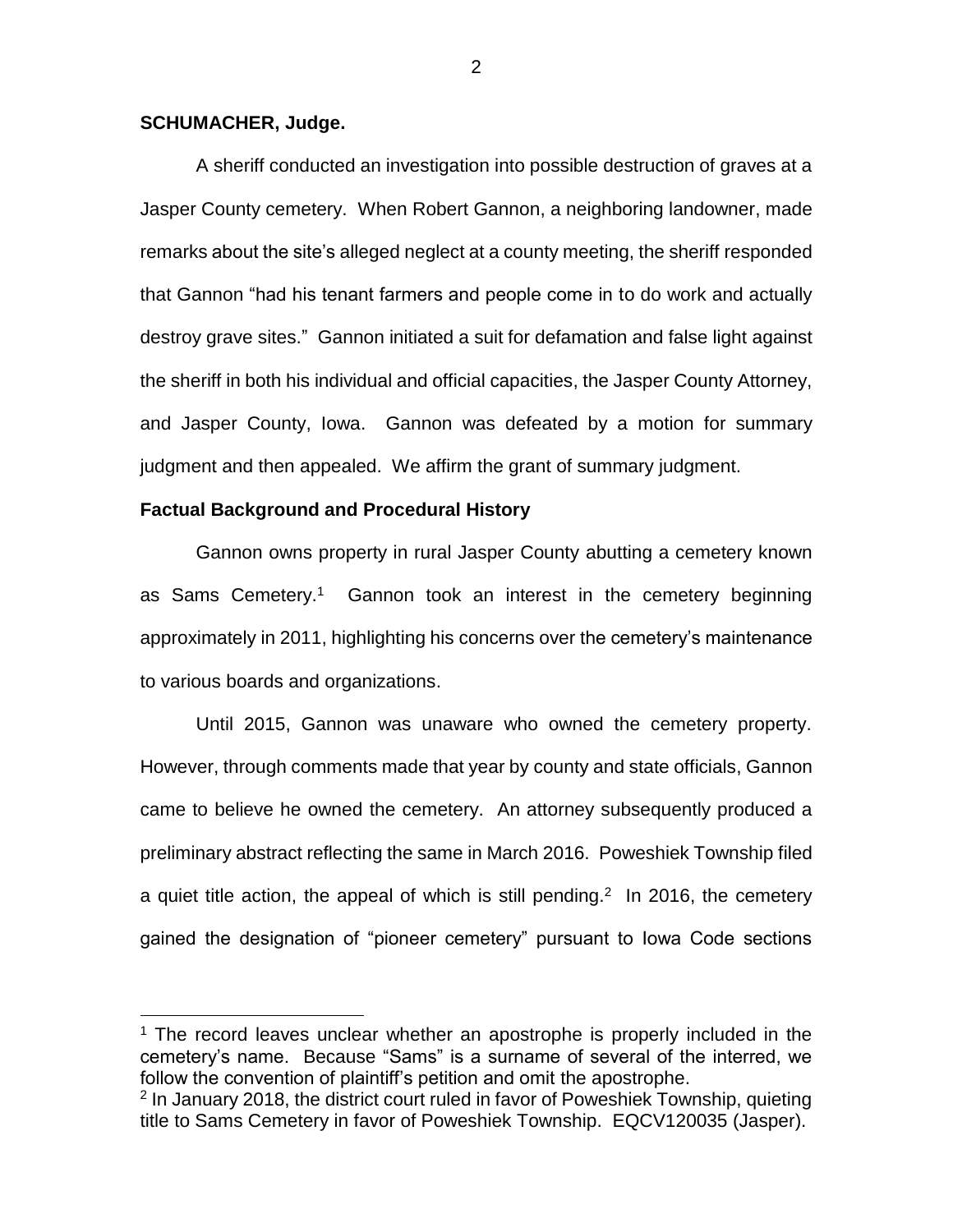523I.316 and 523I.102 (2016). Under both the title opinion and the designation as a pioneer cemetery, Poweshiek Township was responsible for the upkeep and maintenance of the cemetery.

Following receipt of the title opinion, Gannon made numerous controversial modifications to the cemetery grounds. Gannon believed his actions enhanced the cemetery and honored those buried within the cemetery, while his critics argued the modifications disrupted a historical and serene site. Actions taken by Gannon or executed at his direction included: installation of a new tombstone for a civil war veteran; installation of a flag pole and angel statue; installation of a commemorative monument; trash removal; perimeter fence removal; straightening of old tombstones; adding dirt fill to sunken graves; spraying and tilling unmowed prairie; installation of wind chime sets; and, most controversially, moving and in some cases unearthing tombstones. The parties fiercely debate the significance of this final action.

In April 2016, Jasper County Attorney Michael Jacobsen called Jasper County Sheriff John Halferty to advise him of a complaint of possible defacing and destruction of property at Sams Cemetery. Sheriff Halferty visited the cemetery to investigate and interviewed contractors who had recently performed work on the cemetery grounds at Gannon's direction.

On June 7, 2016, the Jasper County Board of Supervisors met, with Gannon allotted time on the agenda to raise his concerns regarding Sams Cemetery. At this meeting, Gannon was critical of the county. He alleged that Sheriff Halferty trespassed on his land, the township trustees failed to adequately maintain the cemetery, and the township trustees had illegally sold burial plots on the land,

3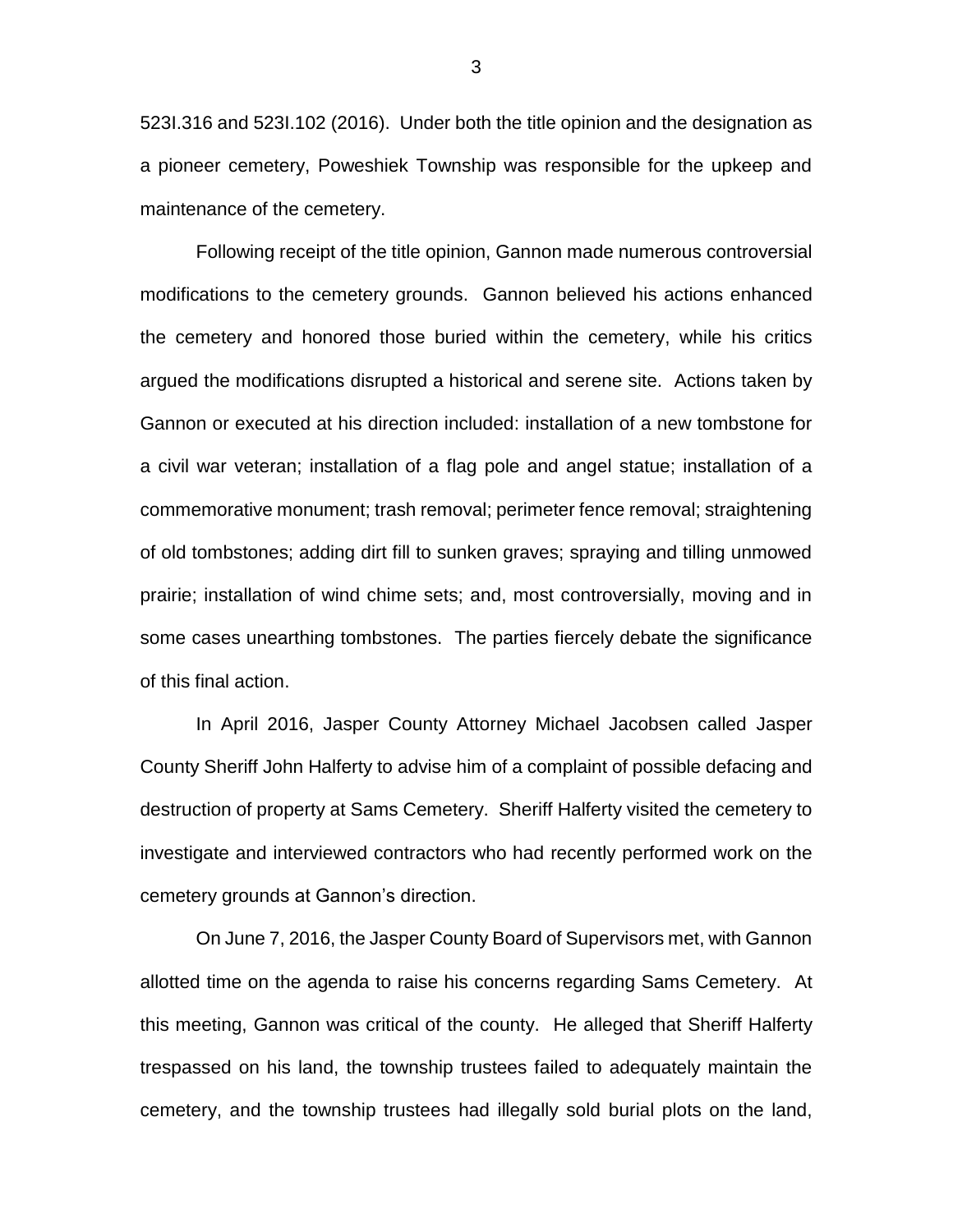which he now believed he owned. After giving his remarks, Gannon left. Sheriff Halferty then made the following statement, in which he used the phrase "actually destroy grave sites" to characterize the actions of Gannon and the contractors he hired:

For the record, if [Gannon] is so concerned about the cemetery upkeep, our investigation has shown that he has actually staked out where he thought the cemetery was. He has then had his tenant farmers and people come in to do work and actually destroy grave sites. And we know that because Mr. Gannon took a video himself, posted it on YouTube in 2015. We were able to compare that video with what has been done now. That information has been turned over to Mr. Jacobsen. I have taken additional complaints about harassment and work. Harassing the people that are taking care of the cemetery and work that he has had done which he just admitted. I'm a little confused because he said it's his property but it's not his property. I'm a little confused 'cause he says you can go on my property but you can't trespass. I'm gonna respectfully notify the Board I will not charge anybody who goes on Sams Cemetery property to visit grave sites. It is a beautiful property but I can tell you one corner of the property has been permanently destroyed; native prairie grass and some headstones that Mr. Gannon authorized. So, I'm a little unsure what his complaint is. He's done the most damage.

I will take [a] report from [Gannon] today but I am going to refer that information to Mr. Jacobsen for a legal determination on who actually has the right . . . to sell grave sites or whatever the proper term is. I don't normally talk about that, but . . . he's made threats of legal liability and other things. And I am just telling you we are going to try work with him, but I'm not really sure where he is coming from. So I have pictures, too. If anybody would like to go out and look at what's been done at the cemetery I would really encourage you guys to do that. Thank you, unless you have questions.

A representative from the Newton Daily News was present during Halferty's

statement, and the paper quoted Halferty's statement in part the following day:

"For the record, if he is so concerned about the cemetery upkeep, our investigation has shown that he has actually staked out where he thought the cemetery was. He has then had his tenant farmers and people come in to do work and actually destroyed grave sites. We know that because Mr. Gannon took a video himself last year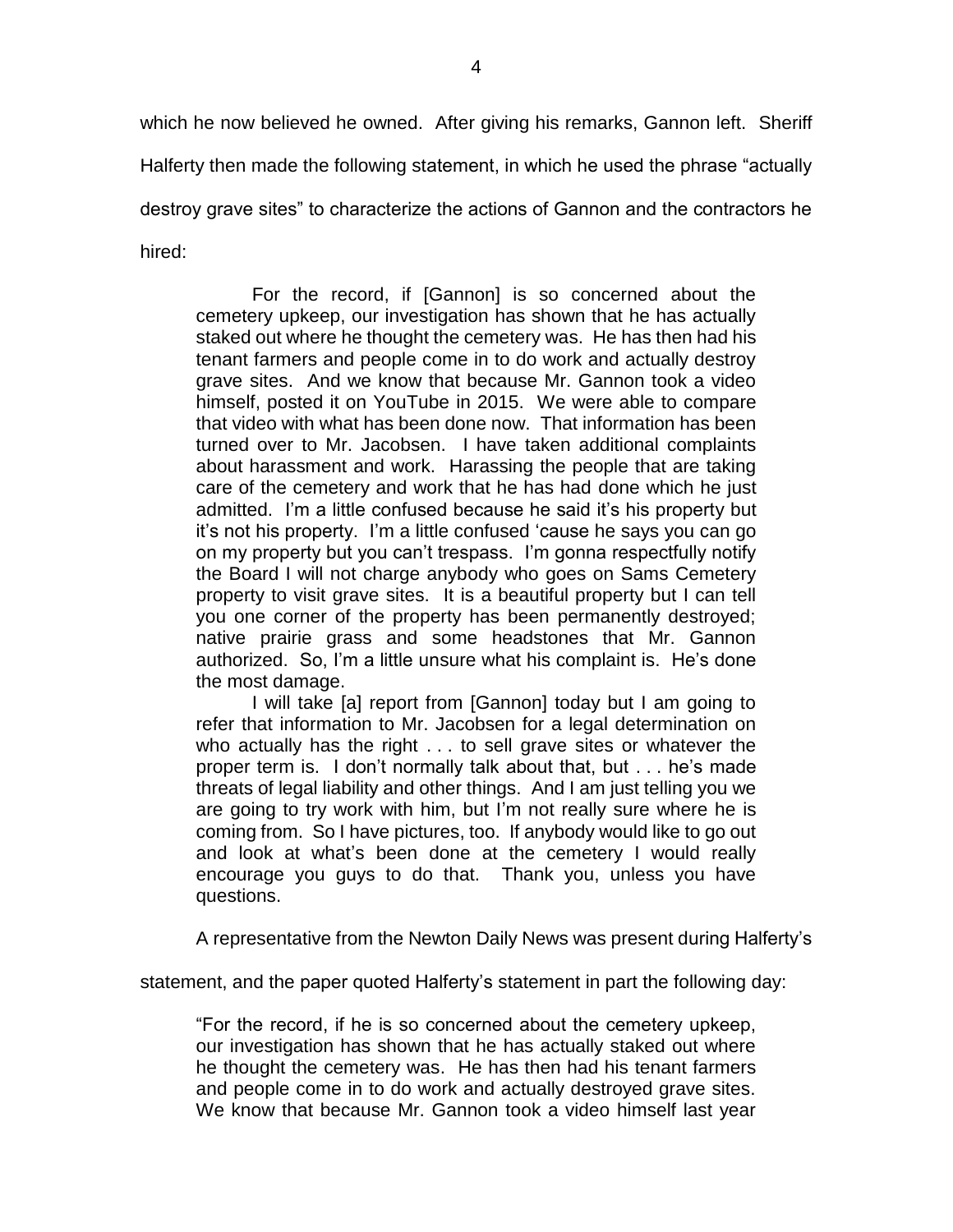and we were able to compare that video with what has been done now," Halferty said. "I am a little unsure what his complaint is, he has done the most damage."

Gannon then sued Sheriff Halferty, Jasper County, and Jasper County Attorney Michael Jacobsen for defamation, false light invasion of privacy, and conspiracy. Defendants motioned for summary judgment in January 2018, which the trial court later granted as to all three claims. Plaintiff and defendants motioned to amend and enlarge, and defendants motioned to strike the plaintiff's June 25 attempt to supplement the record after the summary judgment order entered. The court granted the motion to strike and affirmed its ruling on the motion for summary judgment. Plaintiff timely appealed.<sup>3</sup>

# **Standard and Scope of Review**

 $\overline{a}$ 

We review a district court's decision granting summary judgment for corrections of errors of law. *Jones v. Univ. of Iowa*, 836 N.W.2d 127, 139 (Iowa 2013).

A court should grant summary judgment if the pleadings, depositions, answers to interrogatories, and admissions on file, together with the affidavits, if any, show that there is no genuine issue as to any material fact and that the moving party is entitled to a judgment as a matter of law. In other words, summary judgment is appropriate if the record reveals a conflict only concerns the legal consequences of undisputed facts. When reviewing a court's decision to grant summary judgment, we examine the record in the light most favorable to the nonmoving party and we draw all legitimate inferences the evidence bears in order to establish the existence of questions of fact.

 $3$  On February 21, 2019, plaintiff voluntarily dismissed his appeal against defendant Michael Jacobsen, Jasper County Attorney, in both his individual and official capacities. We therefore only consider Gannon's claims against Sheriff Halferty. Because we affirm the district court's grant of summary judgment, we have no occasion to address the applicability of the Iowa Municipal Tort Claims Act, as the failure of Gannon's claim against Sheriff Halferty is fatal to his claim against Jasper County.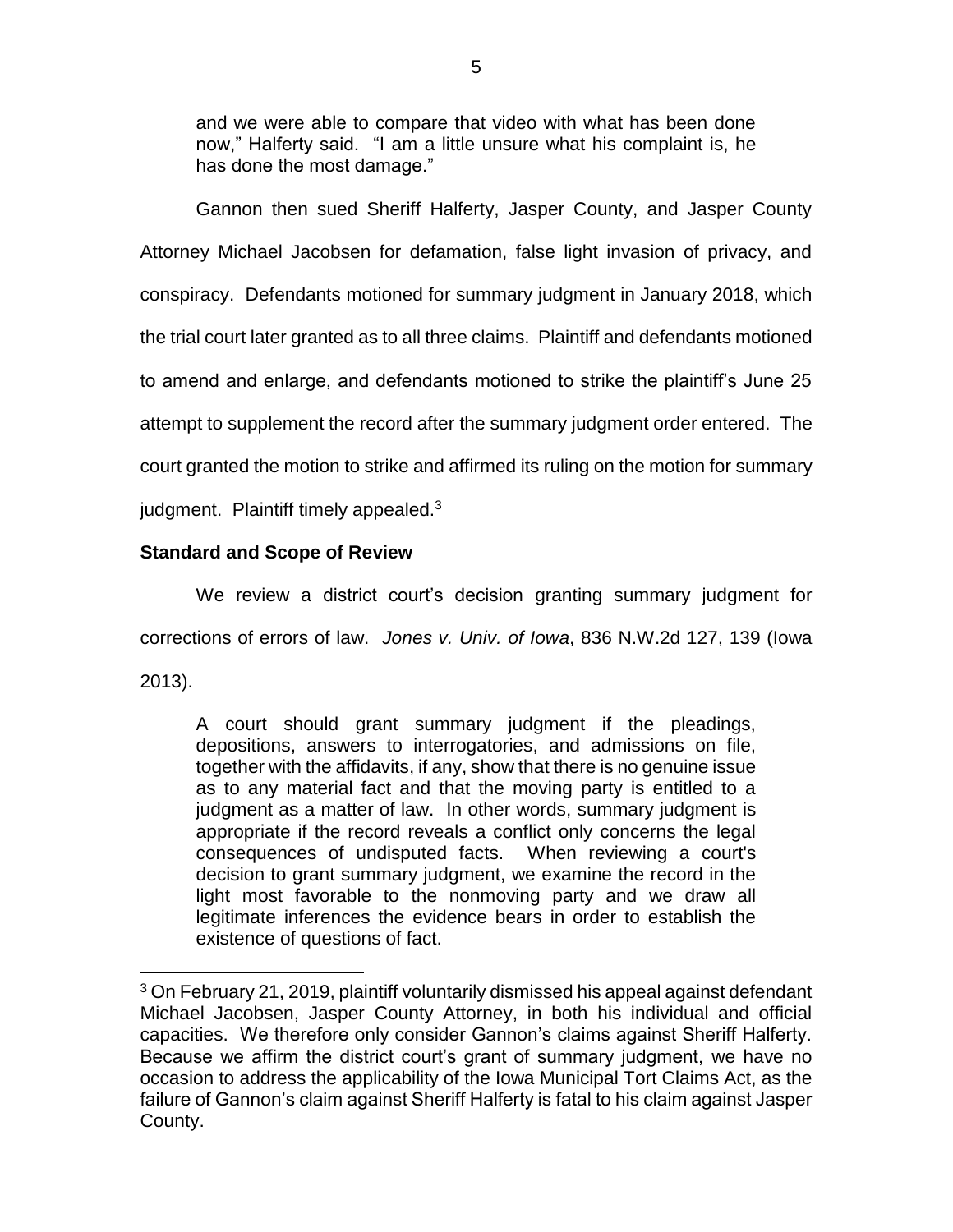*Id.* at 139–40 (quoting *Pitts v. Farm Bureau Life Ins. Co.*, 818 N.W.2d 91, 96–97 (Iowa 2012)). "Even if the facts are undisputed, summary judgment is not proper if reasonable minds could draw different inferences from them and thereby reach different conclusions." *Hedlund v. State*, 930 N.W.2d 707, 715 (Iowa 2019).

A district court's ruling on a motion for a continuance under Iowa Rule of Civil Procedure 1.981(6) is reviewed for abuse of discretion. *Good v. Tyson Foods, Inc.*, 756 N.W.2d 42, 46 (Iowa Ct. App. 2008).

## **Discussion**

Gannon challenges the district court's grant of summary judgment on his defamation and false light claims against Sheriff Halferty. We must therefore determine whether the district court correctly found no genuine issue of material fact with regard to either Gannon's claims or Sheriff Halferty's affirmative defenses. *See C & J Vantage Leasing Co. v. Wolfe*, 795 N.W.2d 65, 79–80 (Iowa 2011) (finding a genuine issue of material fact existed as to an element of an affirmative defense). In brief, we find that Sheriff Halferty's statements were substantially true and were protected by qualified privilege. Thus, the grant of summary judgment was proper.

To prevail on claims of false light invasion of privacy and defamation, a plaintiff must prove falsity. *Bierman v. Weier*, 826 N.W.2d 436, 465 (Iowa 2013); *Yates v. Iowa West Racing Ass'n*, 721 N.W.2d 762, 768 (Iowa 2006). Thus, Gannon must prove it was false for Sheriff Halferty to state that Gannon "had his tenant farmers and people come in to do work and actually destroy grave sites." The truth or falsity of that statement also bears on defendants' affirmative defenses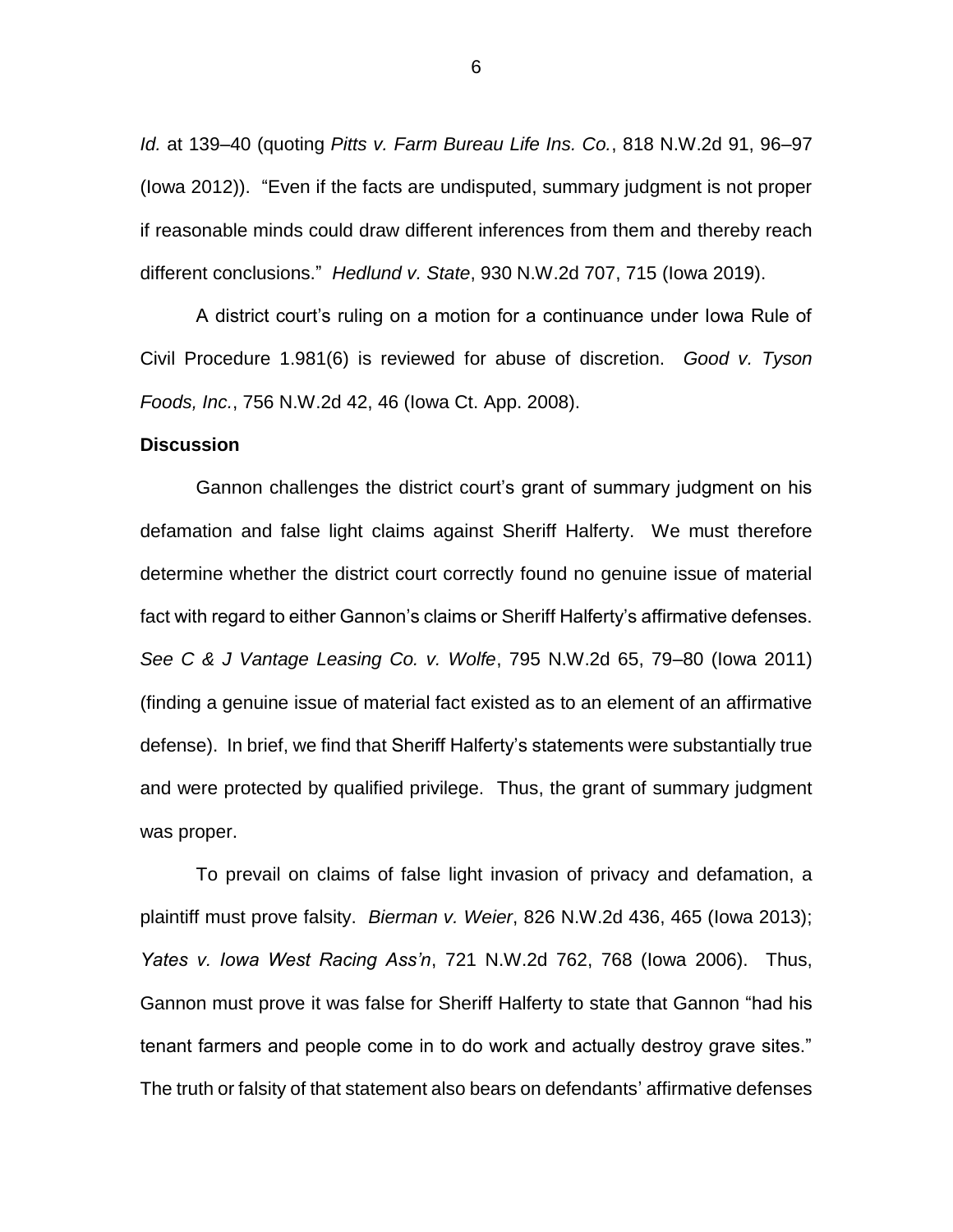of truth, statement of opinion, and qualified privilege. *See Yates*, 721 N.W.2d at 769–70, 772–73; *Barreca v. Nickolas*, 683 N.W.2d 111, 118 (Iowa 2004). While the parties agree that Gannon conducted a variety of activities at Sams Cemetery, including digging and tilling, the parties disagree as to whether Gannon actually destroyed grave sites.

Sheriff Halferty cites two locations as evidence that Gannon's actions caused the destruction of grave sites. The first is located in the northeast corner of Sams Cemetery and the second on the cemetery's west side.

Present at the northeastern site was a tombstone and base, both of which protruded from the ground while remaining partially buried in dirt. Gannon initially believed the northeastern site was a grave, referring to such as a "mystery grave," so he arranged for a visit by the Bioarcheology Director of the Office of the State Archeologist, who recommended using ground-penetrating radar to search for interred remains. The Director also mentioned the possibility of using a prod to search the spot. Gannon then excavated at least one foot of dirt and used a prod on the site. After he failed to identify remains at the site, Gannon alone concluded there were none. He subsequently removed the grave marker found at this location, which was somewhat apart from the other tombstones in the cemetery.

The western site lies approximately fifty feet west of the then-current grass line of the cemetery. In this area, Gannon had enlisted a contractor to clear a grove of trees the year prior to Sheriff Halferty's investigation. During the investigation, Sheriff Halferty found pieces of stone he determined to be remnants of a grave marker. He also found a nearby indentation he believed to be the former site of the stones.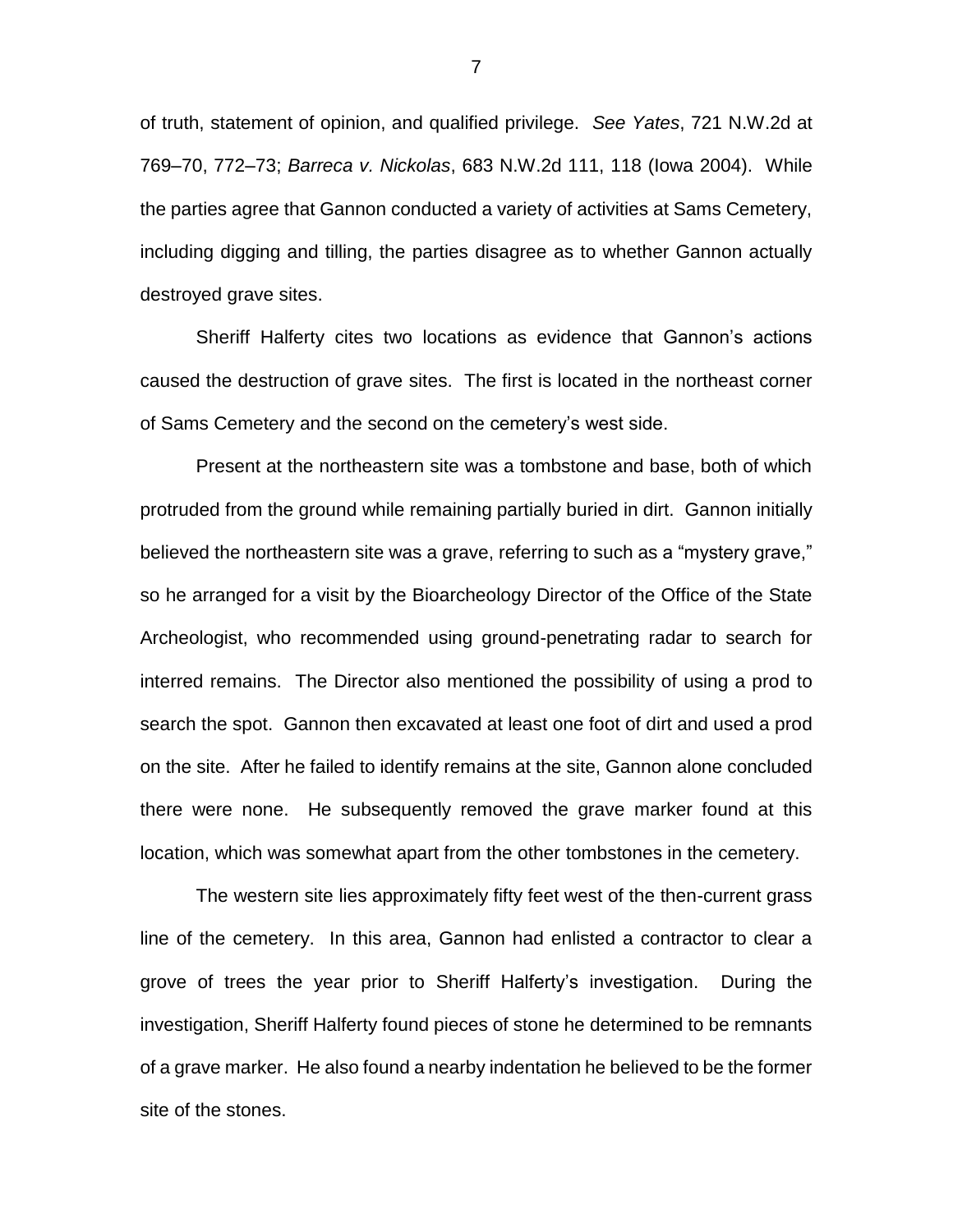If an allegedly defamatory statement is substantially true, the substantial truth of the statement is a complete defense against the defamation action. *Wilson v. IBP, Inc.*, 558 N.W.2d 132, 140 (Iowa 1996). Literal truth is no longer required. Instead, a defendant gains the protection of the substantial truth defense when "the 'sting' or 'gist' of the defamatory charge is substantially true." *Id.* 

Gannon's actions severely affected the character of this small cemetery. He removed the perimeter fence, tilled land and planted crop, mowed a prairie remnant, and relocated a number of tombstones. Some of the relocated tombstones were duplicates that were discarded and replaced following a vandalism incident. The stone at the northeastern site was unrelated to that incident and so much resembled a gravesite that Gannon had a state official come out to investigate. These major modifications came in the wake of Gannon's removal of an immediately adjacent tree grove on his property, disturbing the western gravesite. Gannon's sister reported his actions "totally changed the serene landscape that once was present," describing the modifications as a "violation of reverence."

Gannon's defamation and false light claims focus on Sheriff Halferty's statement that Gannon or his agents "actually destroyed grave sites." In light of the sum of Gannon's actions and his actions at the northeastern site in particular, we find the "sting" or "gist" of Sheriff Halferty's statements to be substantially true. At the Board of Supervisors meeting, Sheriff Halferty said an investigation had shown destruction of grave sites. This is substantially true. The evidence also demonstrates that Gannon made sufficient modifications so as to change the natural character of the site as a whole.

8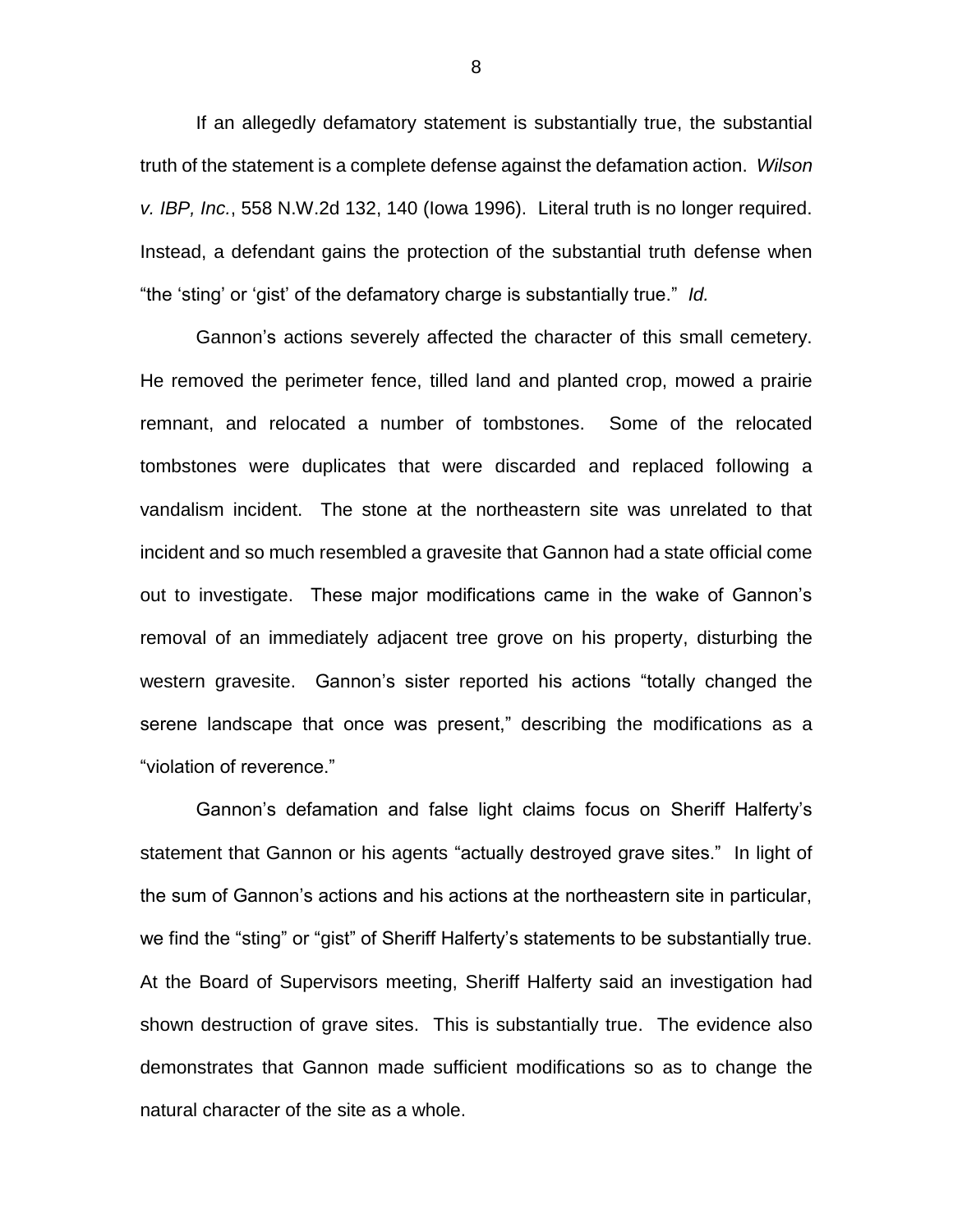Furthermore, Gannon admitted to probing the earth at a site he initially identified as a gravesite, later going so far as to remove the headstone entirely from its resting place. That Gannon enlisted the Bioarcheology Director of the Office of the State Archeologist to evaluate the northeastern site only serves to underscore his initial perception of the site as a likely gravesite. All parties agree the stone present at the northeastern site was at one point a grave marker, and by moving the partially interred grave marker from its resting location, Gannon destroyed that gravesite, even if the site was a second or subsequent home for the marker.

Supporting the conclusion that Sheriff Halferty's statement was substantially true is the legislature's decision to equate the disturbing of gravesites with the destruction of gravesites for purposes of criminal sanctions. *See* Iowa Code § 523I.316(2) ("A person who knowingly and without authorization damages, defaces, *destroys, or otherwise disturbs* an interment space commits criminal mischief in the third degree." (emphasis added)). Multiple deponents in this case felt Gannon had disturbed the cemetery, and the legislature's equivalence leads to the conclusion that Gannon would suffer the same amount of injured reputation irrespective of any distinction between disturbing and destroying the sites.

On appeal, Gannon maintains a narrow focus. He centers his false light and defamation claims on Sheriff Halferty's comment that gravesites were "actually destroyed," arguing that no removed tombstone was taken from its purposeful site and any dirt removed or disturbed was not home to a burial. We think this analysis is not in accord with the "gist" and "sting" analysis as expounded in Iowa cases on the substantial truth. *See Wilson*, 558 N.W.2d at 140–41 (citing *Behr v. Meredith*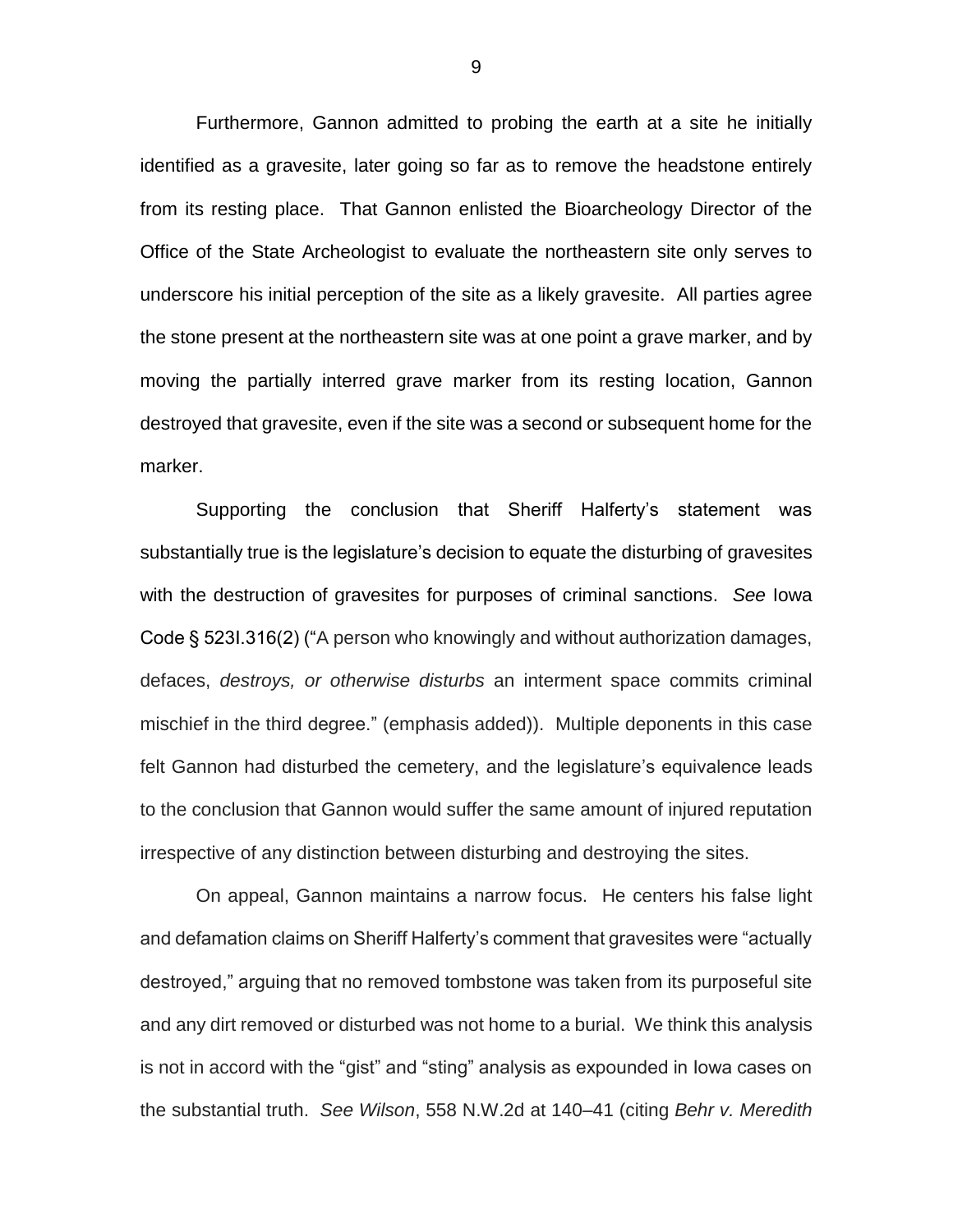*Corp.*, 414 N.W.2d 339, 342 (Iowa 1987)). Given Gannon's substantial actions at the cemetery, which included the removal of a headstone from a site that appeared at first to be an interment space, Sheriff Halferty's comment that Gannon and his agents "actually destroyed" gravesites was substantially true. We therefore find that summary judgment was proper on the ground of substantial truth.

Though the district court granted summary judgment solely based on the defendants' substantial truth defense, we also find that Sheriff Halferty established the elements of the affirmative defense of qualified privilege.

To prove a statement is protected by qualified privilege, a defendant must show: (1) the statement was made in good faith, (2) the defendant had an interest to uphold, (3) the scope of the statement was limited to the identified interest, and (4) the statement was published on a proper occasion, in a proper manner, and to proper parties only. *Jones*, 836 N.W.2d at 149 (quoting *Theisen v. Covenant Med. Ctr., Inc.*, 636 N.W.2d 74, 84 (Iowa 2001)). The privilege may be lost "if the speaker acts with actual malice, or exceeds or abuses the privilege through, for example, excessive publication or through publication to persons other than those who have a legitimate interest in the subject of the statements." *Theisen*, 636 N.W.2d at 84. In this context, "actual malice" means the defendant "published the statement with a knowing or reckless disregard of its truth." *Barreca*, 683 N.W.2d at 121–23.

An evaluation of the four-factor test leads to the conclusion that Sheriff Halferty's statement is protected by qualified privilege. First, his statement was made in good faith. He had personally observed two sites where grave markers had been disturbed from their resting places at apparent grave sites. Additionally,

10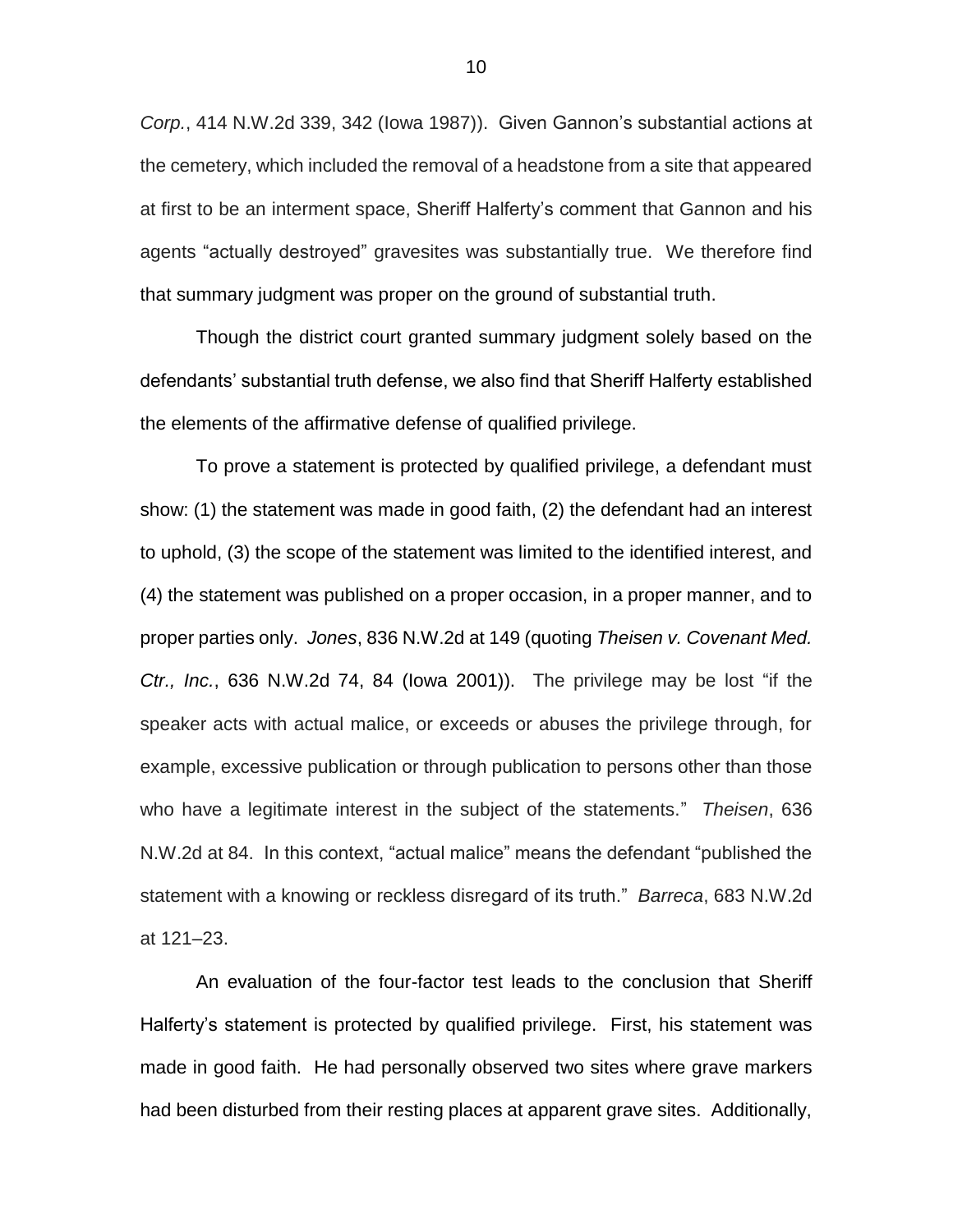his statement was based upon observations stemming from his investigation of the cemetery, and Iowa cases have found thorough investigations to be indicative of good faith. *See Theisen*, 636 N.W.2d at 84; *Jones*, 836 N.W.2d at 150–51 (finding no jury question on the issue of qualified privilege where an investigatory report did not exceed its mandate).

Sheriff Halferty's statement upheld the appropriate interest of faith in Jasper County governmental institutions and representatives. Sheriff Halferty sought to provide a counter narrative against Gannon's incendiary comments, which included accusations of illegal burial plot sales, fraudulent deeding, and trespass. His comment that Gannon or his agents "actually destroyed gravesites" was based on an investigation he had conducted in his official capacity, through which he made the reasonable conclusion that the western and northeastern sites at Sams Cemetery were home to disturbed gravesites and such information was shared with those who had heard Gannon's allegations.

Finally, Sheriff Halferty's statement was uttered to the same group to which Gannon had directed his comments. The scope and audience of Sheriff Halferty's statement were thus proportionate to that of Gannon's statement. While the statement was made at a public hearing, this fact does not change our analysis. For instance, in *Cowman v. LaVine*, 234 N.W.2d 114, 125 (Iowa 1975), the Iowa Supreme Court found statements made by a city councilman at a public meeting of the city council to be qualifiedly privileged. Because Sheriff Halferty's statement was made in the same venue on the same subject as Gannon's comments, his statement was published in a proper manner, on a proper occasion, and to proper parties.